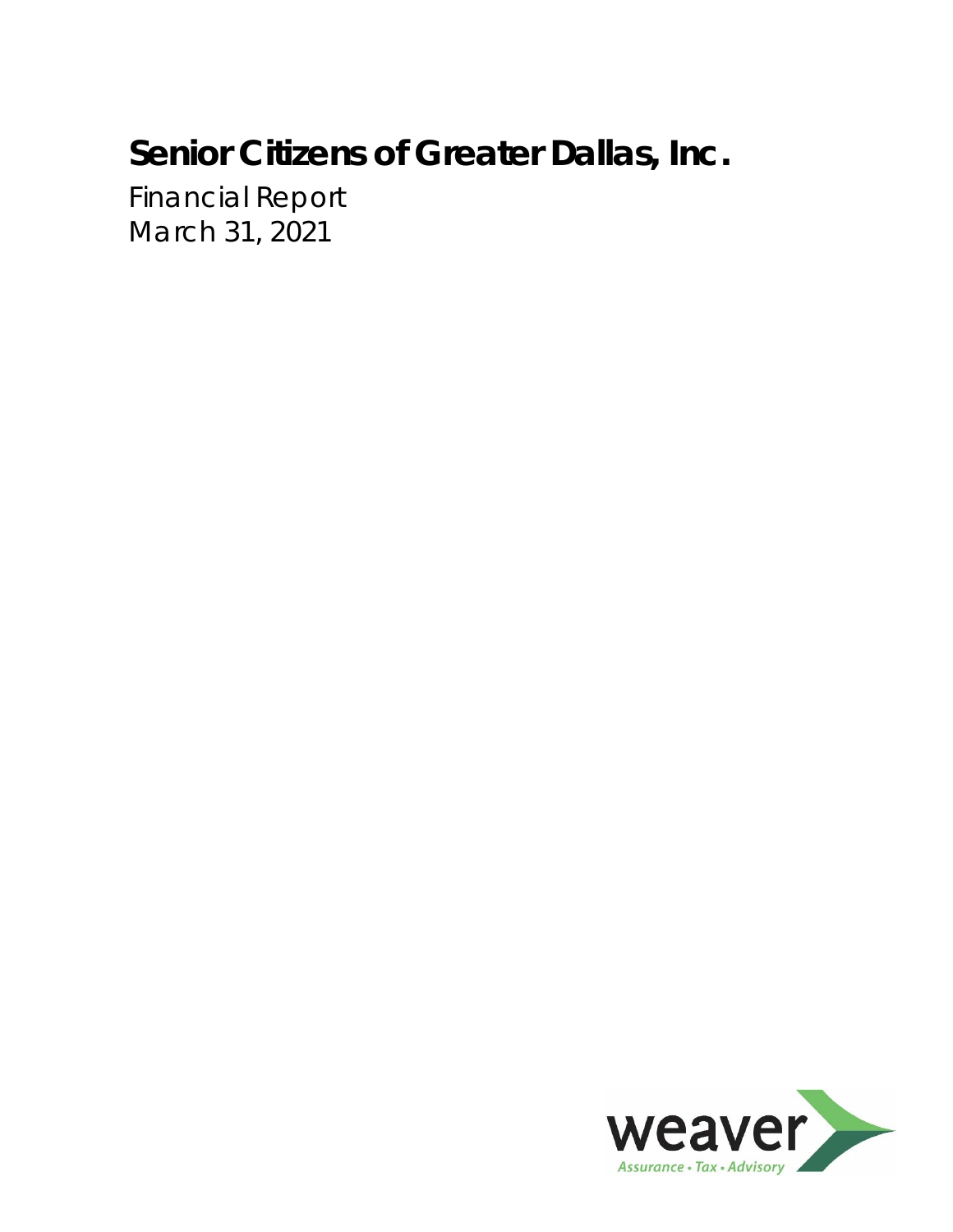# CONTENTS

### Page

| <b>Financial Statements</b> |  |
|-----------------------------|--|
|                             |  |
|                             |  |
|                             |  |
|                             |  |
|                             |  |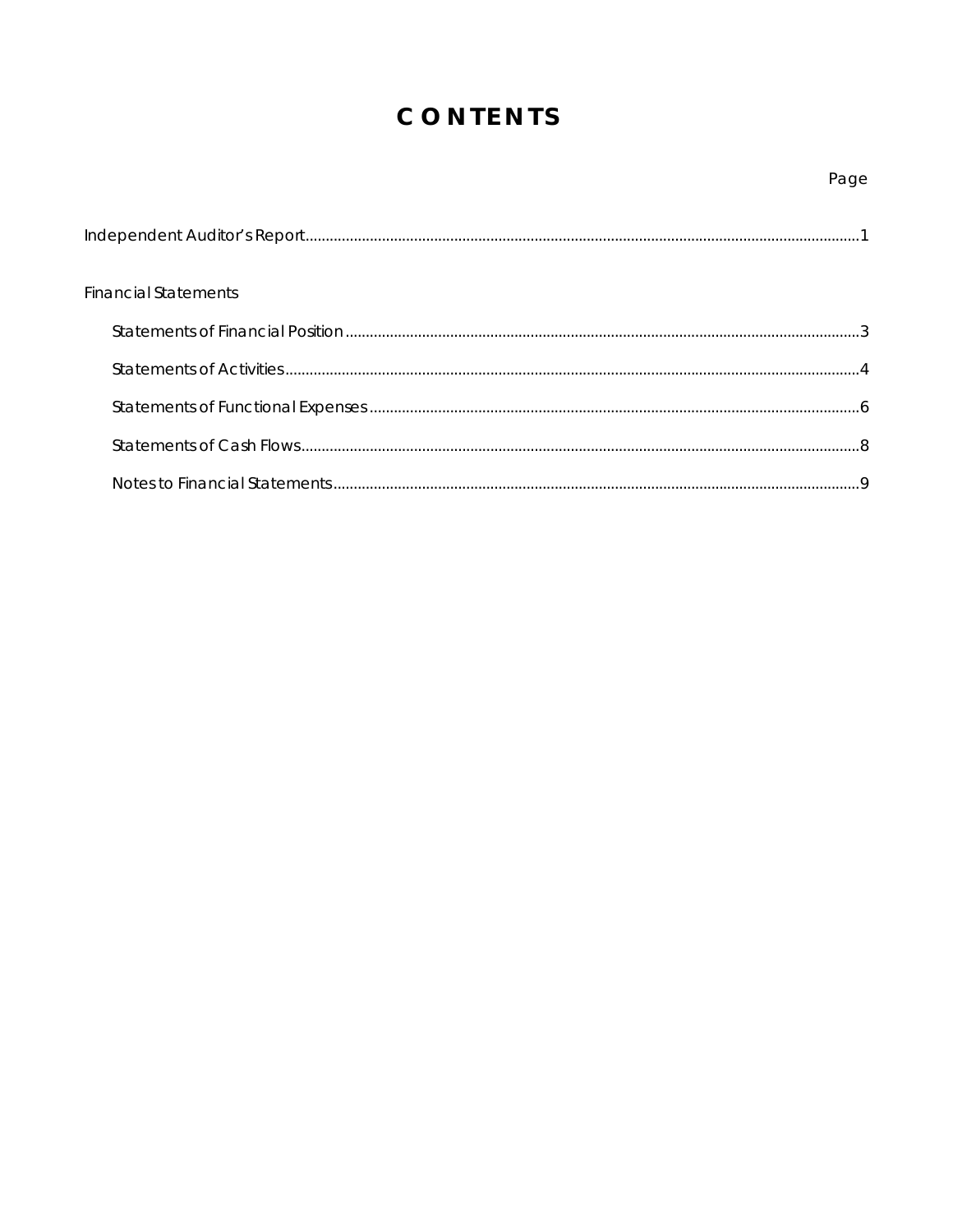

#### **Independent Auditor's Report**

To the Board of Directors of Senior Citizens of Greater Dallas, Inc.

#### **Report on the Financial Statements**

We have audited the accompanying financial statements of Senior Citizens of Greater Dallas, Inc. (a nonprofit organization) (dba The Senior Source), (the Organization) which comprise the statements of financial position as of March 31, 2021 and 2020, and the related statements of activities, functional expenses, and cash flows for the years then ended, and the related notes to the financial statements.

#### **Management's Responsibility for the Financial Statements**

Management is responsible for the preparation and fair presentation of these financial statements in accordance with accounting principles generally accepted in the United States of America; this includes the design, implementation, and maintenance of internal control relevant to the preparation and fair presentation of financial statements that are free from material misstatement, whether due to fraud or error.

#### **Auditor's Responsibility**

Our responsibility is to express an opinion on these financial statements based on our audits. We conducted our audits in accordance with auditing standards generally accepted in the United States of America and the standards applicable to financial audits contained in *Government Auditing Standards*, issued by the Comptroller General of the United States. Those standards require that we plan and perform the audit to obtain reasonable assurance about whether the financial statements are free from material misstatement.

An audit involves performing procedures to obtain audit evidence about the amounts and disclosures in the financial statements. The procedures selected depend on the auditor's judgment, including the assessment of the risks of material misstatement of the financial statements, whether due to fraud or error. In making those risk assessments, the auditor considers internal control relevant to the entity's preparation and fair presentation of the financial statements in order to design audit procedures that are appropriate in the circumstances, but not for the purpose of expressing an opinion on the effectiveness of the entity's internal control. Accordingly, we express no such opinion. An audit also includes evaluating the appropriateness of accounting policies used and the reasonableness of significant accounting estimates made by management, as well as evaluating the overall presentation of the financial statements.

We believe that the audit evidence we have obtained is sufficient and appropriate to provide a basis for our audit opinion.

#### **Opinion**

In our opinion, the financial statements referred to above present fairly, in all material respects, the financial position of Senior Citizens of Greater Dallas, Inc. as of March 31, 2021 and 2020, and the changes in its net assets and its cash flows for the years then ended in accordance with accounting principles generally accepted in the United States of America.

> Weaver and Tidwell, L.L.P. 2300 North Field Street, Suite 1000 *|* Dallas, Texas 75201 Main: 972.490.1970

**CPAs AND ADVISORS | WEAVER.COM**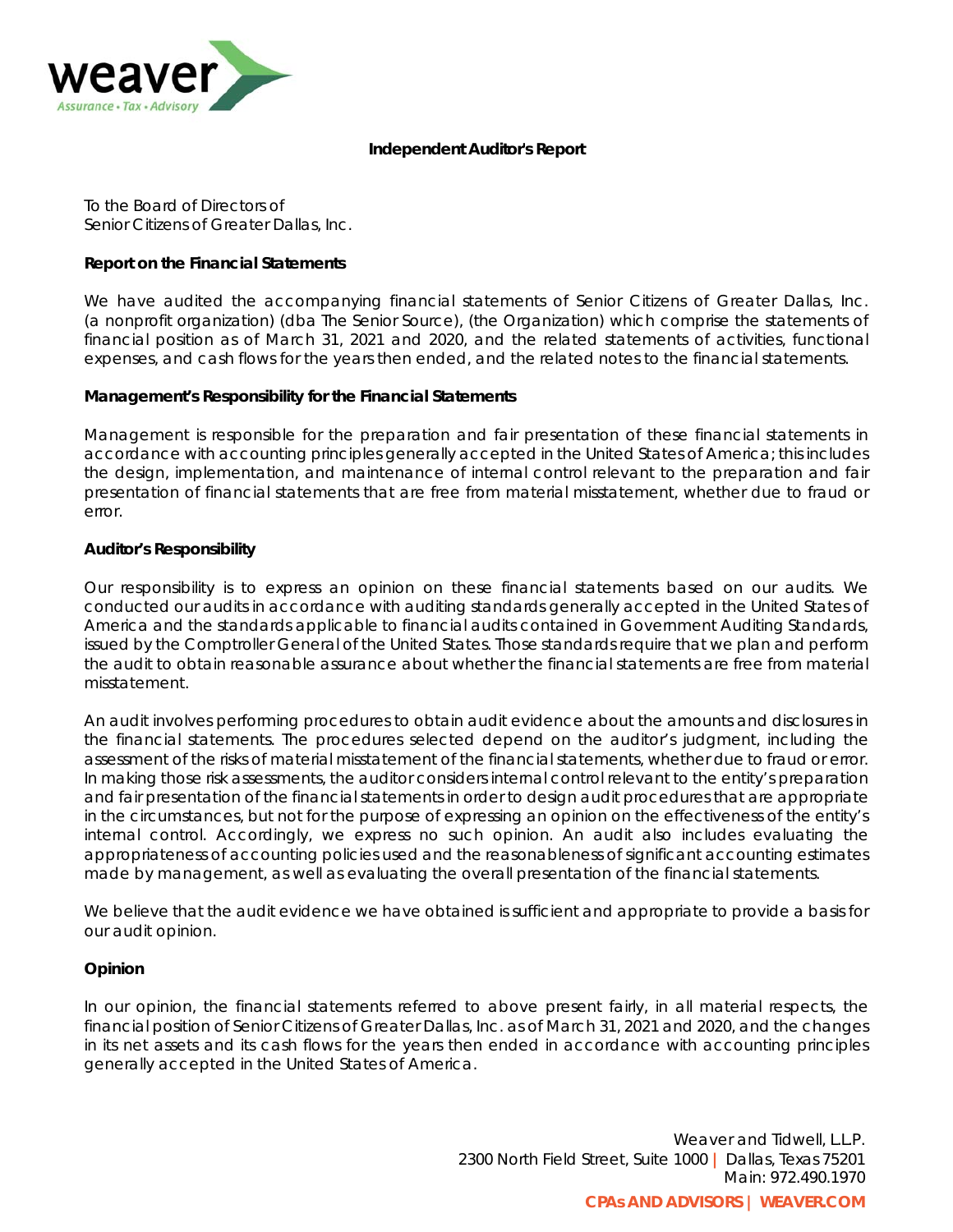The Board of Directors of Senior Citizens of Greater Dallas, Inc.

#### **Other Reporting Required by Government Auditing Standards**

In accordance with *Government Auditing Standards*, we have also issued our report dated September 2, 2021, on our consideration of Senior Citizens of Greater Dallas, Inc.'s internal control over financial reporting and on our tests of its compliance with certain provisions of laws, regulations, contracts, and grant agreements and other matters. The purpose of that report is solely to describe the scope of our testing of internal control over financial reporting and compliance and the results of that testing, and not to provide an opinion on the effectiveness of internal control over financial reporting or on compliance. That report is an integral part of an audit performed in accordance with *Government Auditing Standards* in considering Senior Citizens of Greater Dallas, Inc.'s internal control over financial reporting and compliance.

Weaver and Iiduell, L.S.P.

WEAVER AND TIDWELL, L.L.P.

Dallas, Texas September 2, 2021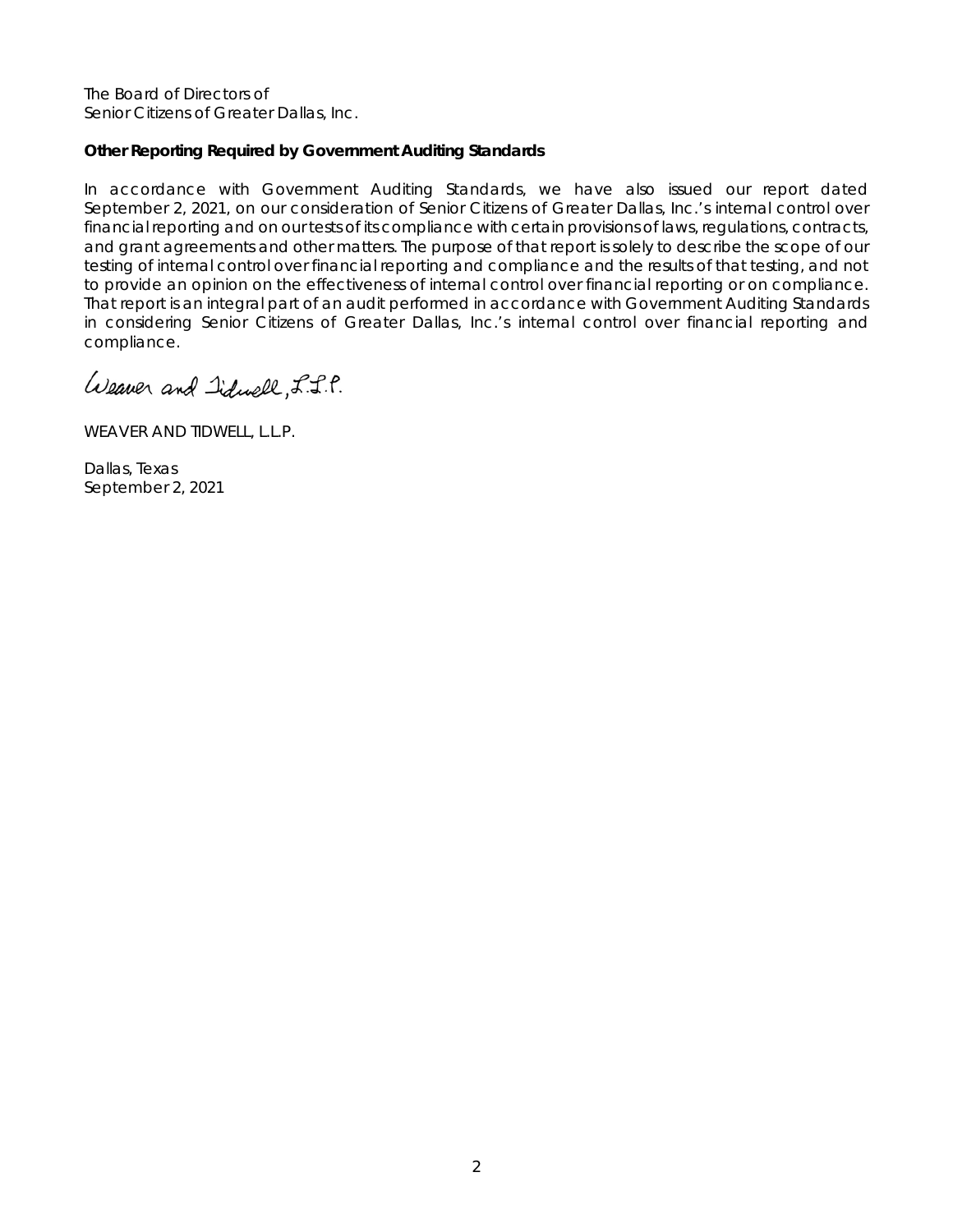Statements of Financial Position March 31, 2021 and 2020

|                                                                                                                                  | 2021                                                  | 2020                                                  |
|----------------------------------------------------------------------------------------------------------------------------------|-------------------------------------------------------|-------------------------------------------------------|
| <b>ASSETS</b>                                                                                                                    |                                                       |                                                       |
| <b>CURRENT ASSETS</b><br>Cash and cash equivalents<br>Investments<br>Accounts receivable<br>Grants receivable                    | \$<br>1,098,747<br>4,123,345<br>26,328<br>211,390     | \$<br>468,562<br>3,020,380<br>144,784<br>314,577      |
| Pledges receivable<br>Prepaid expenses                                                                                           | 1,024                                                 | 1,500<br>6,845                                        |
| Total current assets                                                                                                             | 5,460,834                                             | 3,956,648                                             |
| PROPERTY AND EQUIPMENT, AT COST<br>Land<br>Building<br>Furniture and fixtures<br>Transportation equipment<br>Website development | 1,381,450<br>5,350,429<br>708,878<br>67,475<br>37,036 | 1,381,450<br>5,350,429<br>631,933<br>199,154<br>7,500 |
| Accumulated depreciation                                                                                                         | 7,545,268<br>(2,838,693)                              | 7,570,466<br>(2,739,350)                              |
| Total property and equipment                                                                                                     | 4,706,575                                             | 4,831,116                                             |
| <b>OTHER ASSETS</b>                                                                                                              | 9,814                                                 |                                                       |
| <b>TOTAL ASSETS</b>                                                                                                              | \$<br>10,177,223                                      | \$<br>8,787,764                                       |
| <b>LIABILITIES AND NET ASSETS</b>                                                                                                |                                                       |                                                       |
| <b>LIABILITIES</b><br>Accounts payable<br>Accrued expenses<br>Deferred support                                                   | \$<br>98,294<br>44,333<br>273,720                     | \$<br>97,318<br>29,755<br>521,018                     |
| <b>Total current liabilities</b>                                                                                                 | 416,347                                               | 648,091                                               |
| Deferred compensation benefits                                                                                                   | 9,814                                                 |                                                       |
| Total long-term liabilities                                                                                                      | 9,814                                                 |                                                       |
| <b>Total liabilities</b>                                                                                                         | 426,161                                               | 648,091                                               |
| <b>NET ASSETS</b><br>Without donor restrictions<br>Undesignated<br>Board designated<br>With donor restrictions                   | 7,440,579<br>8,681<br>2,301,802                       | 6,162,941<br>8,681<br>1,968,051                       |
| Total net assets                                                                                                                 | 9,751,062                                             | 8,139,673                                             |
| TOTAL LIABILITIES AND NET ASSETS                                                                                                 | \$<br>10,177,223                                      | \$<br>8,787,764                                       |
|                                                                                                                                  |                                                       |                                                       |

The Notes to Financial Statements are an integral part of these statements.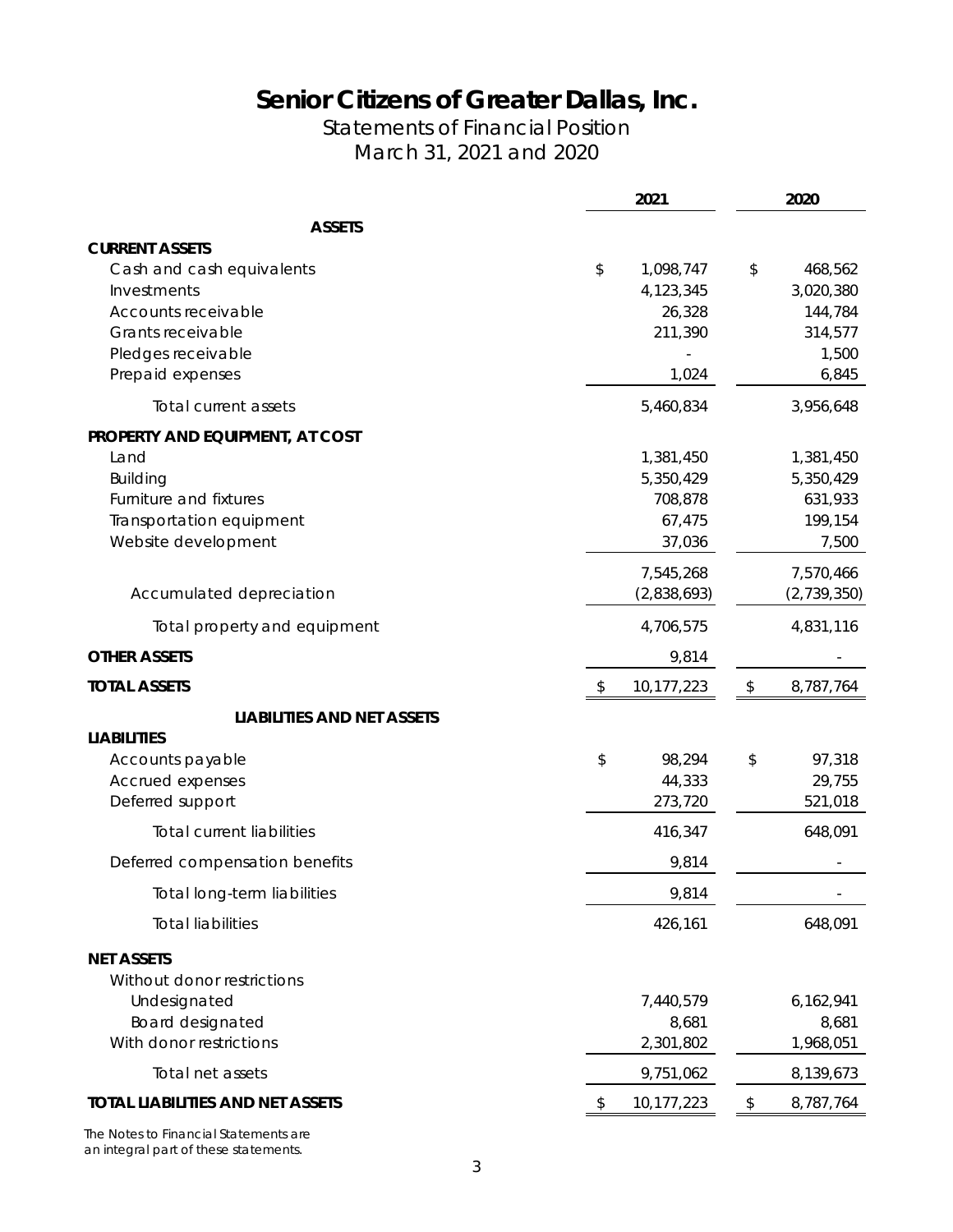### Statement of Activities Year Ended March 31, 2021

|                                       | <b>Without Donor</b><br><b>With Donor</b><br><b>Restrictions</b><br><b>Restrictions</b> |    | Total      |                 |
|---------------------------------------|-----------------------------------------------------------------------------------------|----|------------|-----------------|
| REVENUES, GAINS AND OTHER SUPPORT     |                                                                                         |    |            |                 |
| Contributions                         | \$<br>2,327,645                                                                         | \$ | 573,823    | \$<br>2,901,468 |
| United Way allocation                 | 200,000                                                                                 |    |            | 200,000         |
| Special events                        | 1,294,981                                                                               |    |            | 1,294,981       |
| Investment return                     | 1,116,420                                                                               |    |            | 1,116,420       |
| Federal and state grants              | 1,796,095                                                                               |    |            | 1,796,095       |
| Local grants                          | 348,649                                                                                 |    |            | 348,649         |
| Other                                 | 838,563                                                                                 |    |            | 838,563         |
| Net assets released from restrictions | 240,072                                                                                 |    | (240, 072) |                 |
| Total revenues, gains and             |                                                                                         |    |            |                 |
| other support                         | 8, 162, 425                                                                             |    | 333,751    | 8,496,176       |
| <b>EXPENSES</b>                       |                                                                                         |    |            |                 |
| Program services                      | 5,447,077                                                                               |    |            | 5,447,077       |
| Fund raising                          | 714,764                                                                                 |    |            | 714,764         |
| Management and general                | 722,946                                                                                 |    |            | 722,946         |
| Total expenses                        | 6,884,787                                                                               |    |            | 6,884,787       |
| <b>CHANGE IN NET ASSETS</b>           | 1,277,638                                                                               |    | 333,751    | 1,611,389       |
| NET ASSETS, beginning of year         | 6,171,622                                                                               |    | 1,968,051  | 8,139,673       |
| NET ASSETS, end of year               | \$<br>7,449,260                                                                         | \$ | 2,301,802  | \$<br>9,751,062 |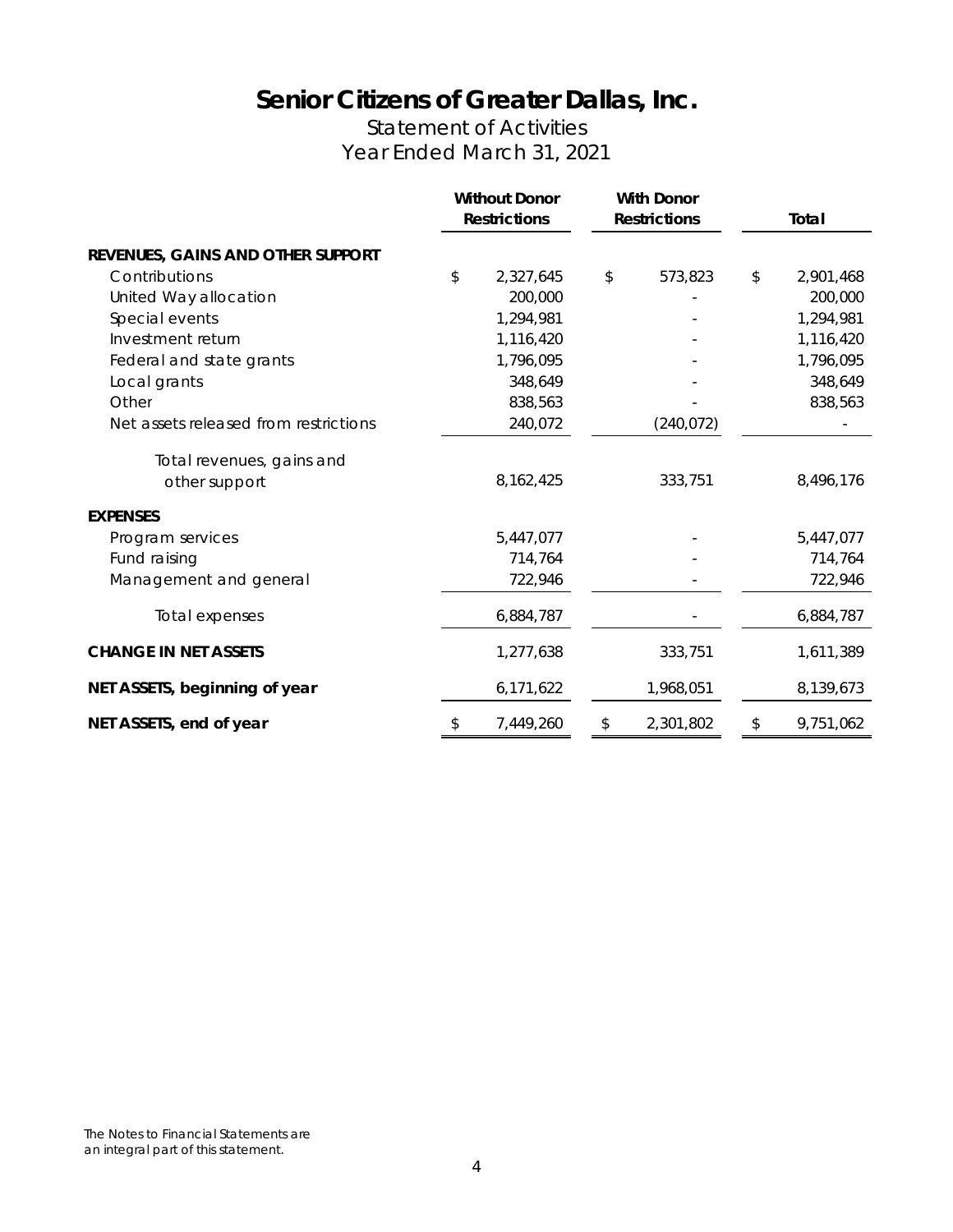### Statement of Activities Year Ended March 31, 2020

|                                       | <b>Without Donor</b><br><b>Restrictions</b> | <b>With Donor</b><br><b>Restrictions</b> |    | Total      |
|---------------------------------------|---------------------------------------------|------------------------------------------|----|------------|
| REVENUES, GAINS AND OTHER SUPPORT     |                                             |                                          |    |            |
| Contributions                         | \$<br>1,625,027                             | \$<br>366,852                            | \$ | 1,991,879  |
| United Way allocation                 | 218,750                                     |                                          |    | 218,750    |
| Special events                        | 1,692,015                                   |                                          |    | 1,692,015  |
| Investment return                     | (368, 858)                                  |                                          |    | (368, 858) |
| Federal and state grants              | 1,880,183                                   |                                          |    | 1,880,183  |
| Local grants                          | 280,975                                     |                                          |    | 280,975    |
| Other                                 | 311,672                                     |                                          |    | 311,672    |
| Net assets released from restrictions | 538,350                                     | (538, 350)                               |    |            |
| Total revenues, gains and             |                                             |                                          |    |            |
| other support                         | 6,178,114                                   | (171, 498)                               |    | 6,006,616  |
| <b>EXPENSES</b>                       |                                             |                                          |    |            |
| Program services                      | 5,443,820                                   |                                          |    | 5,443,820  |
| Fund raising                          | 609,368                                     |                                          |    | 609,368    |
| Management and general                | 317,006                                     |                                          |    | 317,006    |
| Total expenses                        | 6,370,194                                   |                                          |    | 6,370,194  |
| <b>CHANGE IN NET ASSETS</b>           | (192,080)                                   | (171, 498)                               |    | (363, 578) |
| NET ASSETS, beginning of year         | 6,363,702                                   | 2,139,549                                |    | 8,503,251  |
| NET ASSETS, end of year               | \$<br>6,171,622                             | \$<br>1,968,051                          | \$ | 8,139,673  |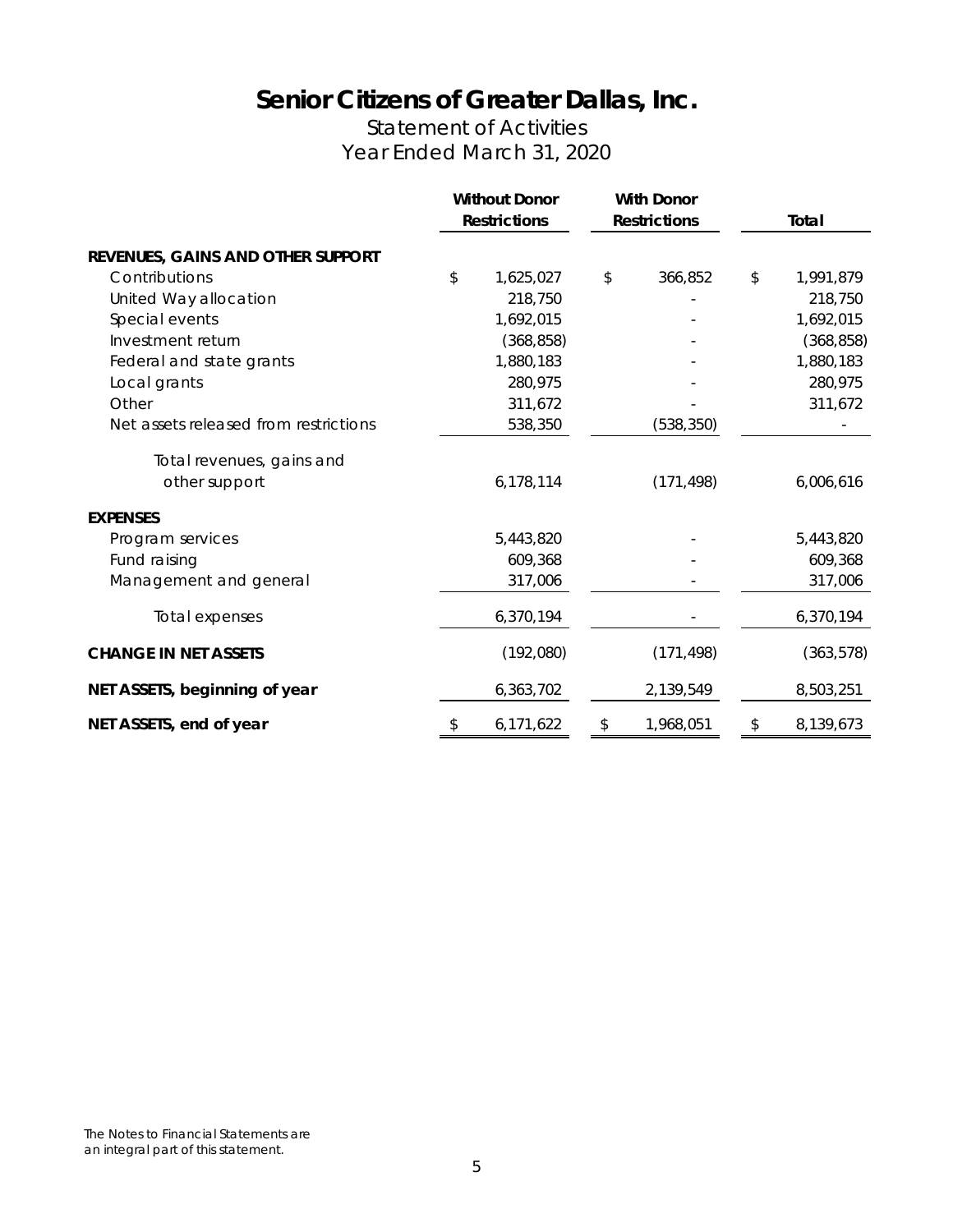Statement of Functional Expenses

Year Ended March 31, 2021

|                           | Program Services |            |  |         |  |        |  |           |  |              |  |           |  |        |             |         |         |                 |           |             |           |
|---------------------------|------------------|------------|--|---------|--|--------|--|-----------|--|--------------|--|-----------|--|--------|-------------|---------|---------|-----------------|-----------|-------------|-----------|
|                           |                  | Management |  |         |  |        |  |           |  |              |  | Long-Term |  |        |             |         |         | Elder Financial |           |             |           |
|                           |                  | and        |  | Fund    |  |        |  | Caregiver |  |              |  | Care      |  | Legacy |             |         |         | Safety          | Public    |             |           |
|                           |                  | General    |  | Raising |  | AGE    |  | Support   |  | Guardianship |  | Ombudsman |  | Corps  | <b>RSVP</b> | FGP     | SCP     | Center          | Education | Total       | Total     |
| Compensation and benefits |                  | 335,915    |  | 569.449 |  | 33.281 |  | 241,614   |  | 404.090      |  | 646.276   |  | 27,33' | 253.496     | 278.456 | 248,191 | 885,867         | 160,282   | 3.278.884   | 4,184,248 |
| Program costs             |                  | 54,747     |  | 7,672   |  | 700    |  | 7,794     |  | 9,652        |  | 58,845    |  | 6,102  | 22,175      | 370,616 | 256,417 | 903,395         | 1,551     | 1,637,247   | 1,699,666 |
| Management                |                  | 332,196    |  | 74,800  |  | 17,870 |  | 43,097    |  | 52,397       |  | 80,337    |  | 3,534  | 32,779      | 34,536  | 42,545  | 130,523         | 23,502    | 461,120     | 868,116   |
| Marketing                 |                  | 88         |  | 1.773   |  | 430    |  | 23,393    |  | 36           |  | 6,372     |  |        | 1,273       | 24      | 26      | 2,935           | 35,331    | 69,826      | 71,687    |
| Special events            |                  |            |  | 61.070  |  |        |  |           |  |              |  |           |  |        |             |         |         |                 |           |             | 61,070    |
|                           |                  | 722.946    |  | 714.764 |  | 52.281 |  | 315.898   |  | 466.175      |  | 791.830   |  | 36.973 | 309.723     | 683.632 | 547.179 | 1.922.720       | 220.666   | \$5.447.077 | 6,884,787 |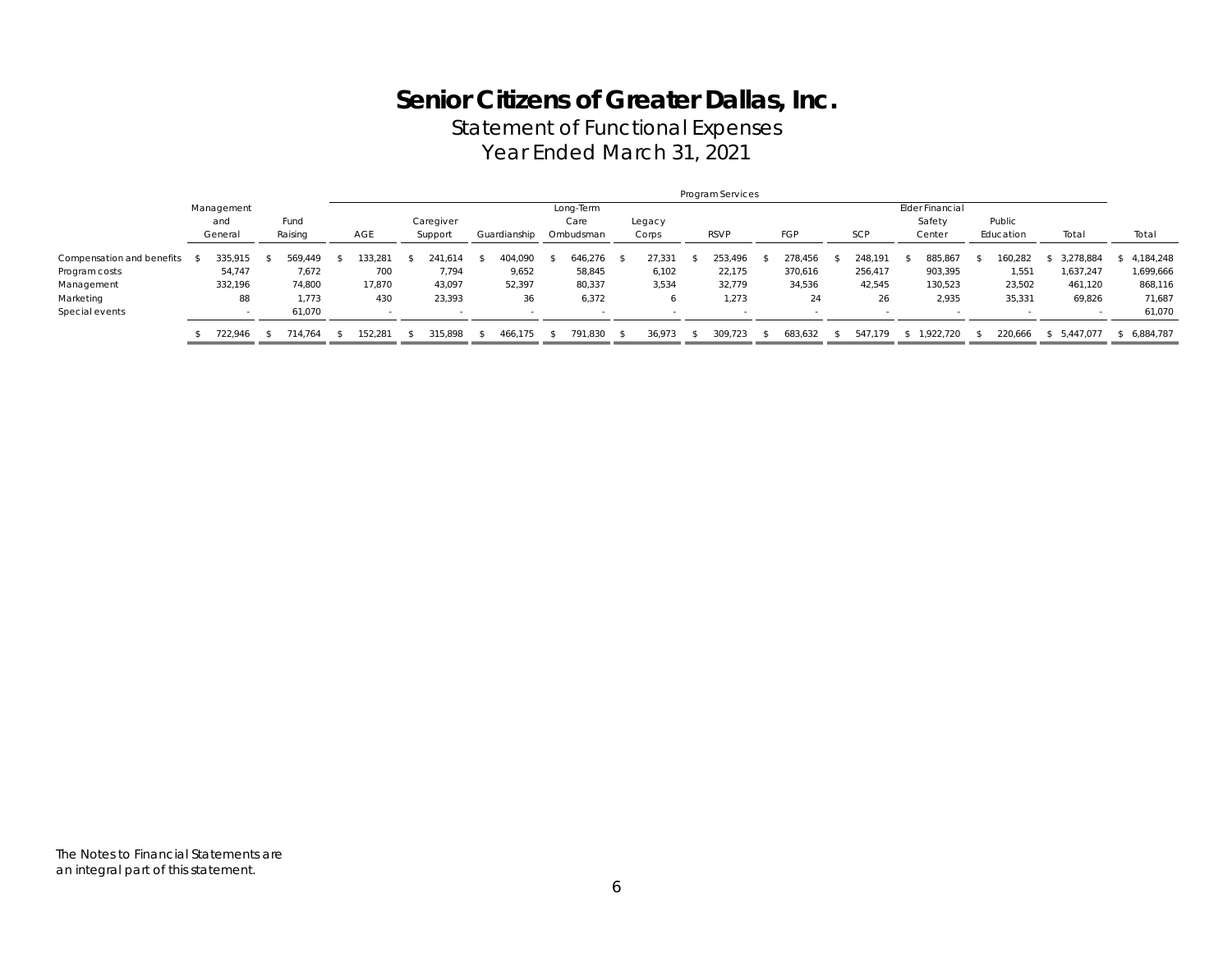Statement of Functional Expenses

Year Ended March 31, 2020

|                           | Program Services |            |  |         |  |         |  |           |  |              |  |           |         |             |         |            |            |                 |           |           |  |           |
|---------------------------|------------------|------------|--|---------|--|---------|--|-----------|--|--------------|--|-----------|---------|-------------|---------|------------|------------|-----------------|-----------|-----------|--|-----------|
|                           |                  | Management |  |         |  |         |  |           |  |              |  | Long-Term |         |             |         |            |            | Elder Financial |           |           |  |           |
|                           |                  | and        |  | Fund    |  |         |  | Caregiver |  |              |  | Care      | Legacy  |             |         | Elder Care |            | Safety          | Public    |           |  |           |
|                           |                  | General    |  | Raising |  | AGE     |  | Support   |  | Guardianship |  | Ombudsman | Corps   | <b>RSVP</b> | FGP     | Partners   | <b>SCP</b> | Center          | Education | Total     |  | Total     |
| Compensation and benefits |                  | 97,552     |  | 386.082 |  | 53,145  |  | 235,209   |  | 392.084      |  | 520.843   | 57,634  | 226,447     | 278.629 | 270,381    | 218,986    | 998,974         | 75.14     | 3,537,473 |  | 4,021,107 |
| Program costs             |                  | 29,431     |  | 5,249   |  | 1,977   |  | 9.132     |  | 13.475       |  | 46,484    | 22,028  | 19,564      | 410,058 | 9.709      | 279,945    | 554,412         | 1,805     | 1,368,589 |  | 1,403,269 |
| Management                |                  | 189,688    |  | 66,757  |  | 25,297  |  | 32,334    |  | 56.737       |  | 91,129    | 15,425  | 58,250      | 35,099  | 22,931     | 37,169     | 128,846         | 9.930     | 513,147   |  | 769,592   |
| Marketing                 |                  | 335        |  | 403     |  | 383     |  | 13,667    |  | 13           |  | 579       | 72      | 866         | 196     | 215        | 185        | 2,587           | 5,848     | 24,611    |  | 25,349    |
| Special events            |                  |            |  | 150.877 |  |         |  |           |  |              |  |           |         |             |         |            |            |                 |           |           |  | 150.877   |
|                           |                  | 317.006    |  | 609.368 |  | 180,802 |  | 290.342   |  | 462.309      |  | 759,035   | 105.159 | 305,127     | 723.982 | 303.236    | 536,285    | 1.684.819       | 92.724    | 5.443.820 |  | 6.370.194 |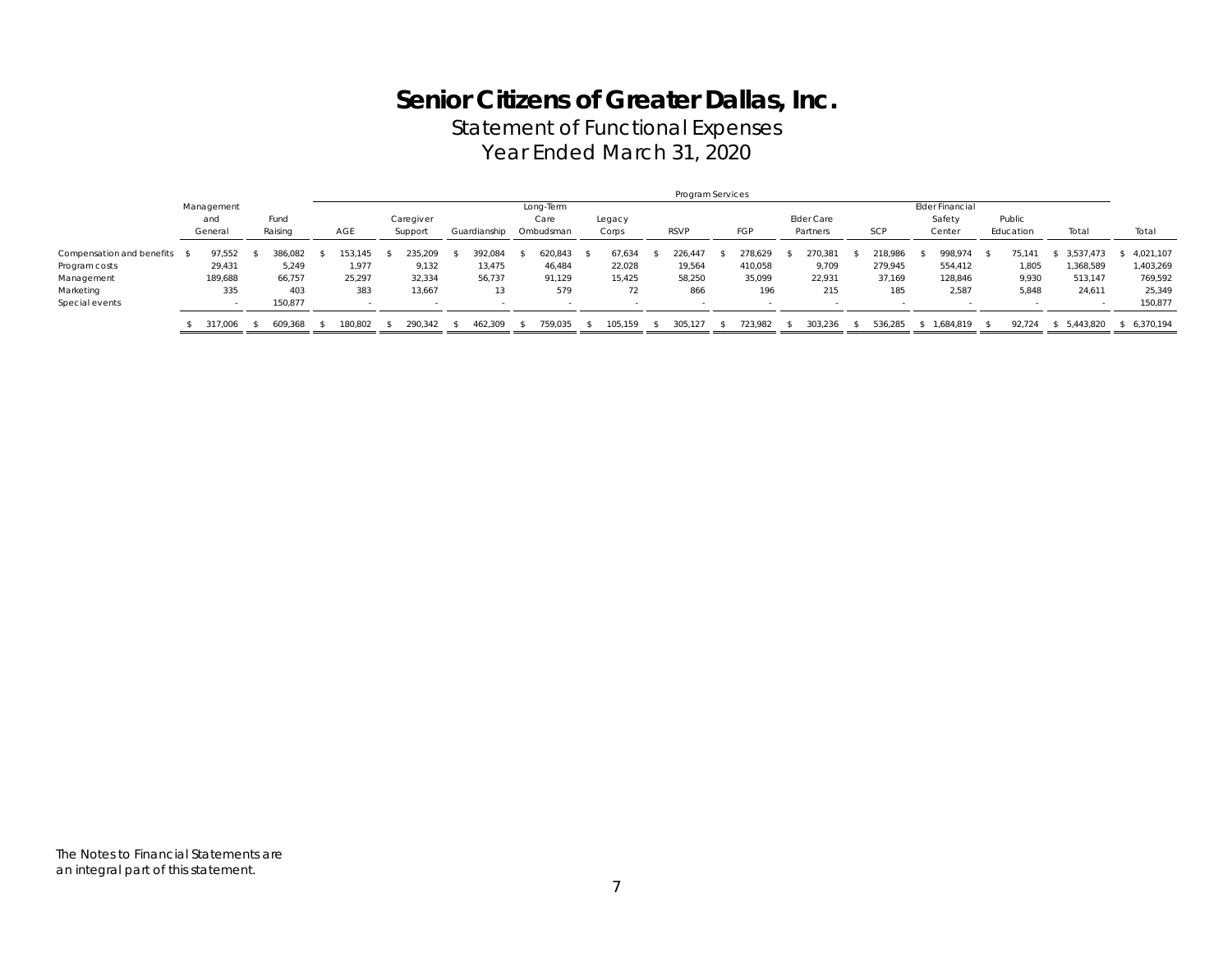Statements of Cash Flows Years Ended March 31, 2021 and 2020

|                                                                                              | 2021            | 2020             |
|----------------------------------------------------------------------------------------------|-----------------|------------------|
| <b>CASH FLOWS FROM OPERATING ACTIVITIES</b>                                                  |                 |                  |
| Change in net assets                                                                         | \$<br>1,611,389 | \$<br>(363, 578) |
| Adjustments to reconcile change in net assets                                                |                 |                  |
| to net cash provided by operating activities                                                 |                 |                  |
| Depreciation                                                                                 | 231,021         | 147,525          |
| Realized and unrealized (gains) losses on investments                                        | (1,054,236)     | 378,973          |
| Decrease (increase) in                                                                       |                 |                  |
| Accounts receivable                                                                          | 118,456         | (87, 250)        |
| Grants receivable                                                                            | 103,187         | (65, 923)        |
| Pledges receivable                                                                           | 1,500           | 45,000           |
| Prepaid expenses                                                                             | 5,821           | (265)            |
| Other assets                                                                                 | (9, 814)        |                  |
| Increase (decrease) in                                                                       |                 |                  |
| Accounts payable                                                                             | 976             | (3, 737)         |
| Deferred revenue                                                                             | (247, 298)      | 25,704           |
| Deferred compensation                                                                        | 9,814           |                  |
| Accrued expenses                                                                             | 14,578          | (20, 475)        |
| Net cash provided by operating activities                                                    | 785,394         | 55,974           |
| <b>CASH FLOWS FROM INVESTING ACTIVITIES</b>                                                  |                 |                  |
| Sale of investments                                                                          | 3,086,416       | 1,886,825        |
| Purchase of investments                                                                      | (3,072,961)     | (1,589,164)      |
| Investment income reinvested                                                                 | (62, 184)       | (10, 115)        |
| Capital expenditures                                                                         | (106, 480)      | (88, 722)        |
| Net cash provided by (used in)                                                               |                 |                  |
| investing activities                                                                         | (155, 209)      | 198,824          |
| Increase in cash and cash equivalents                                                        | 630,185         | 254,798          |
| CASH AND CASH EQUIVALENTS, beginning of year                                                 | 468,562         | 213,764          |
| CASH AND CASH EQUIVALENTS, end of year                                                       | \$<br>1,098,747 | \$<br>468,562    |
| SUPPLEMENTAL DISCLOSURE OF CASH FLOW INFORMATION<br>Non-cash donations of goods and services | \$<br>448,236   | \$<br>303,087    |

The Notes to Financial Statements are an integral part of these statements.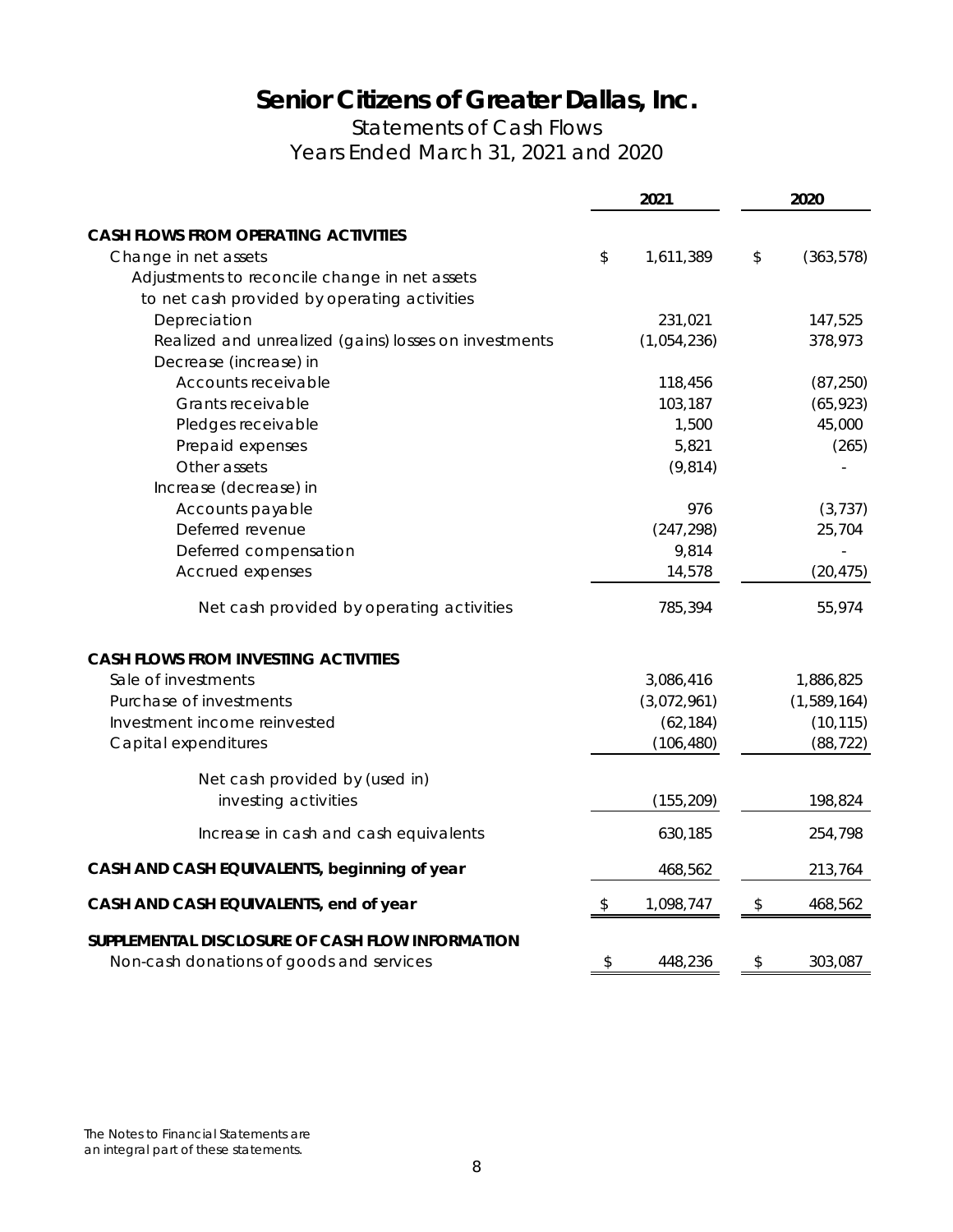Notes to Financial Statements

### **Note 1. Summary of Significant Accounting Policies**

Senior Citizens of Greater Dallas, Inc. (dba The Senior Source) (the Organization) is a nonprofit organization that serves as an umbrella for eleven programs for older adults. The Organization's mission is to enhance the overall quality of life and empower all older adults in greater Dallas to thrive. The Organization is supported primarily through donor contributions, grants, and the United Way.

#### **Financial Statement Presentation**

The Organization has adopted Financial Accounting Standards Board (FASB) guidance on not-for-profit financial statement presentation. Under this guidance, the Organization is required to report information regarding its financial position and activities according to two classes of net assets: net assets without donor restrictions and net assets with donor restrictions.

#### **Net Assets without Donor Restrictions**

Net assets that are not restricted as to use or for which the donor-imposed restrictions have been fulfilled are reported as net assets without donor restrictions in the accompanying financial statements. Net assets without donor restrictions are used to meet the Organization's overall objectives of improving the quality of life of older adults in the greater Dallas area through protection, eldercare, advocacy, volunteerism, and employment services. Board designated net assets include assets designated for the building.

#### **Net Assets with Donor Restrictions**

Net assets subject to donor-imposed stipulations that may or will be met either by actions of the Organization and/or the passage of time. The income from the investment of these net assets is similarly restricted if specified by the donor. When the purpose of the restriction is accomplished, net assets with donor restrictions are reclassified to net assets without donor restrictions and reported in the statements of activities as net assets released from restrictions.

#### **Contributions**

The Organization has adopted FASB guidance on accounting for contributions received and contributions made. In accordance with FASB guidance, contributions received are recorded as restricted support depending on the existence or nature of any donor restrictions. Under FASB guidance, the Organization reports donor restricted contributions as restricted support and then reclassifies to net assets without donor restrictions upon expiration of the related restrictions.

#### **Estimates**

The preparation of financial statements in conformity with accounting principles generally accepted in the United States of America requires management to make estimates and assumptions that affect certain reported amounts and disclosures. Accordingly, actual results could differ from those estimates.

#### **Cash and Cash Equivalents**

For purposes of the statement of cash flows, the Organization considers all highly liquid investments available for current use with an initial maturity of three months or less at the date acquired to be cash equivalents.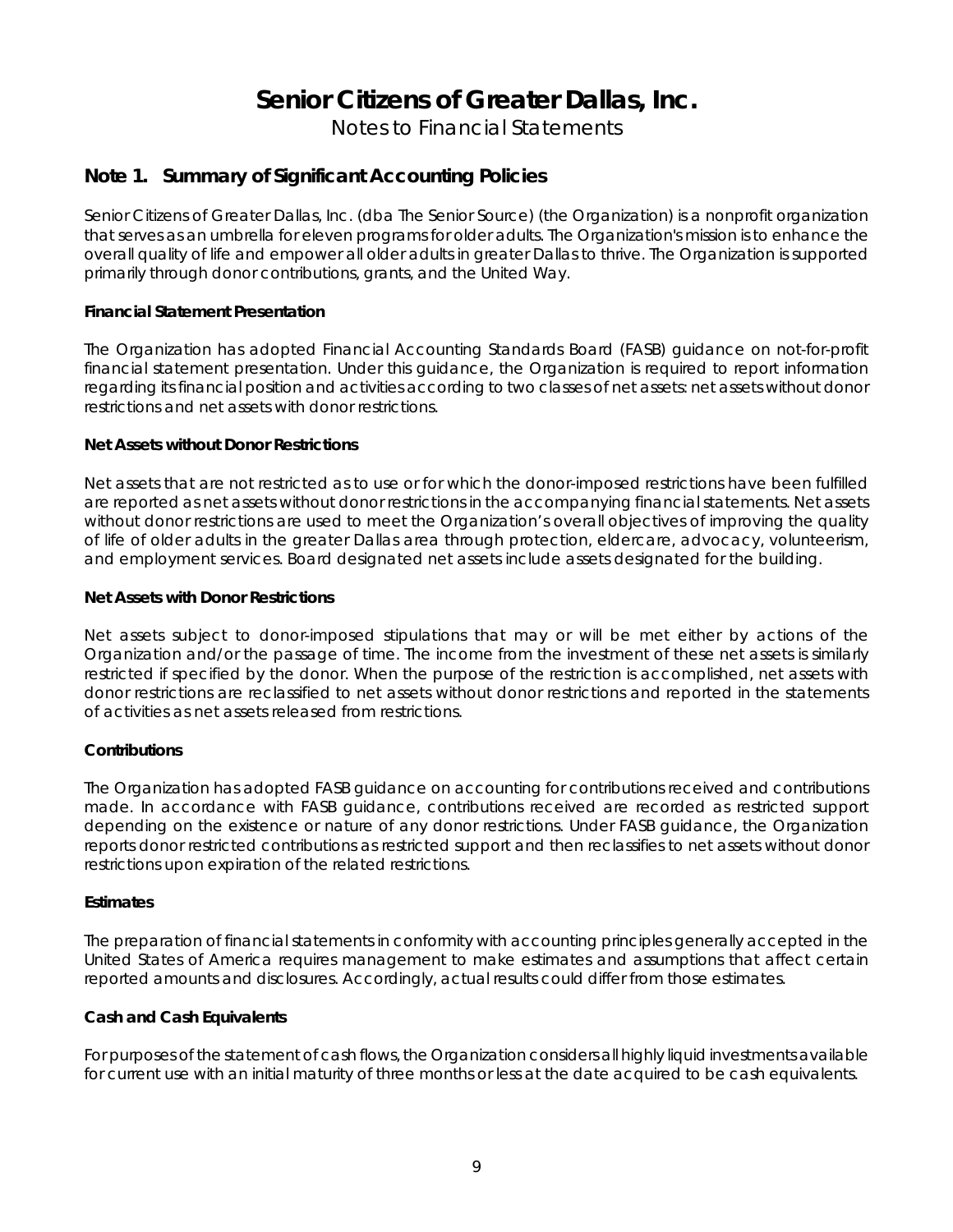Notes to Financial Statements

#### **Fair Value Measurements**

The Organization's financial assets carried at fair value have been classified for disclosure purposes only based on a hierarchy defined by FASB Accounting Standards Codification 820 *Fair Value Measurement Disclosure* (FASB ASC 820), in accordance with accounting principles generally accepted in the United States of America (GAAP). FASB ASC 820 establishes a fair value hierarchy that prioritizes the inputs to valuation techniques used to measure fair value and establishes a measurement framework.

FASB ASC 820 emphasizes that fair value is a market-based measurement, not an entity-specific measurement. Therefore, a fair value measurement should be determined based on the assumptions that market participants would use in pricing the asset or liability. As a basis for considering market participant assumptions in fair value measurements, FASB establishes a fair value hierarchy that distinguishes between market participant assumptions based on market data obtained from sources independent of the reporting entity (observable inputs that are classified within Levels 1 and 2 of the hierarchy) and the reporting entity's own assumptions about market participant assumptions (unobservable inputs classified within Level 3 of the hierarchy).

Level 1 inputs utilize quoted prices (unadjusted) in active markets for identical assets or liabilities that the Organization has the ability to access.

Level 2 inputs are inputs other than quoted prices included in Level 1 that are observable for the asset or liability, either directly or indirectly. Level 2 inputs may include quoted prices for similar assets and liabilities in active markets, as well as inputs that are observable for the asset or liability (other than quoted prices), such as interest rates, foreign exchange rates, and yield curves that are observable at commonly quoted intervals.

Level 3 inputs are unobservable inputs for the asset or liability, which are typically based on an entity's own assumptions, as there is little, if any, related market activity. In instances where the determination of the fair value measurement is based on inputs from different levels of the fair value hierarchy, the level in the fair value hierarchy within which the entire fair value measurement falls is based on the lowest level input that is significant to the fair value measurement in its entirety. The Organization's assessment of the significance of a particular input to the fair value measurement in its entirety requires judgment, and considers factors specific to the asset or liability.

#### **Promises to Give**

Unconditional promises to give are recognized as revenues or gains in the period the promise is received.

An allowance has not been provided as management considers all pledges receivable to be fully collectible based upon review of donors.

#### **Donated Materials, Services, and Facilities**

Contributions of property are recorded at appraised or fair market value as of the date of the gift. The value of contributed services meeting the requirements for recognition in the financial statements was not material and has not been recorded.

#### **Special Event Revenue**

Special event revenue is deferred and recognized in the period in which the event occurs.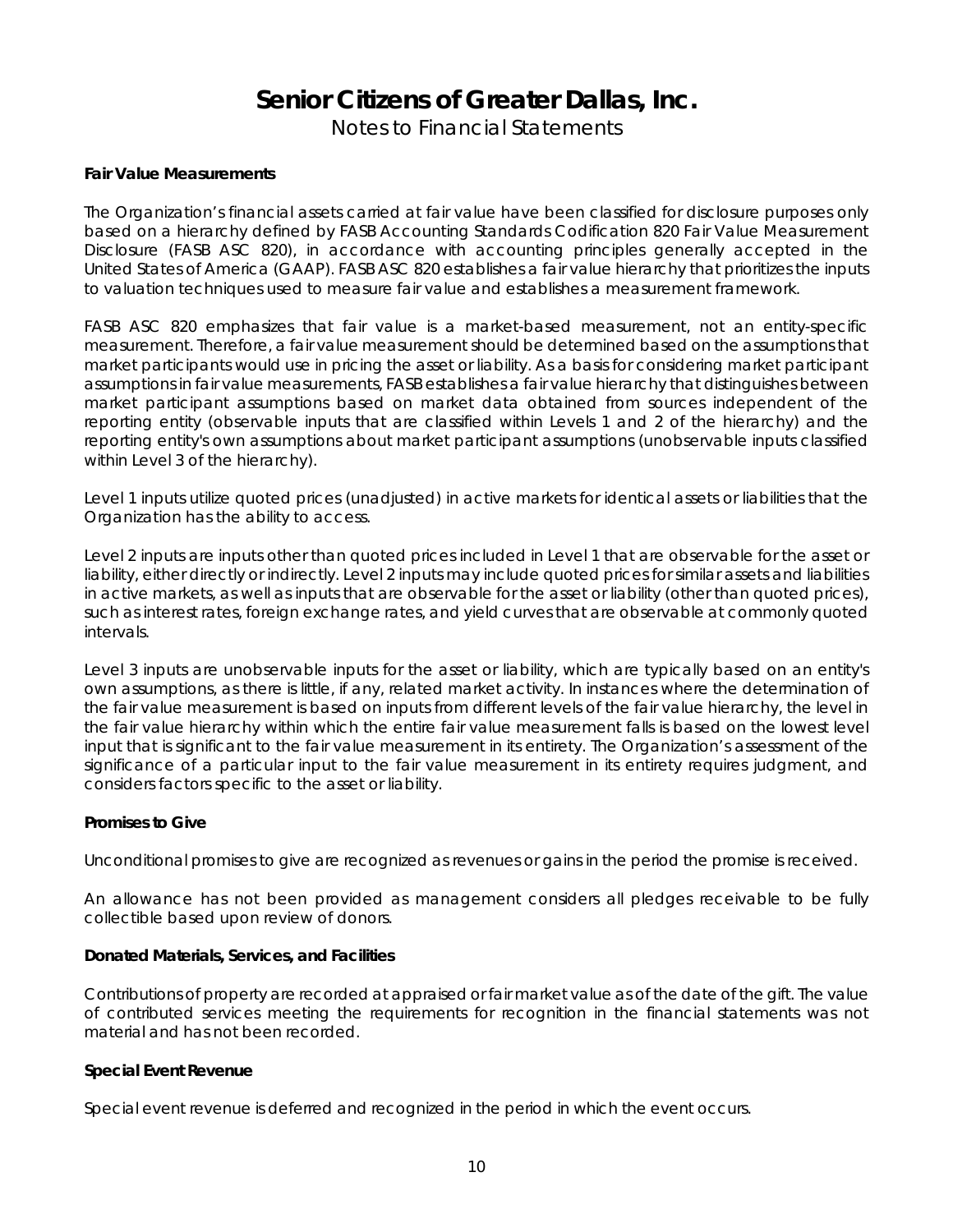Notes to Financial Statements

#### **Functional Expenses**

The costs of providing the Organization's various programs and other activities have been summarized between program services, management and general, and fundraising. Accordingly, certain costs have been allocated among the programs and supporting services benefited based on time and effort.

Programs maintained by the Organization are the following:

- The AGE (Advocacy Group for Elders) Program Community members work together to address issues affecting older adults, such as housing, health care and human services.
- The Caregiver Support Program Caregiver support specialists provide supportive counseling, resource assistance and problem resolution to those caring for an aging loved one.
- The Guardianship Program Dedicated professional staff ensure the quality of life and manage all aspects of care for the most frail, vulnerable older adults who have been determined to be incapacitated by the probate courts.
- The Long-Term Care Ombudsman Program Certified volunteers and staff work to improve the quality of life in nursing homes and assisted living facilities.
- Legacy Corps A community-based caregiver support program by and for veterans of all wars and veteran/military families. Legacy Corps utilizes highly trained volunteers to provide a range of caregiver support services including in-home respite care, information, and linkages to other community support systems, hospital to home transition services, and other related services.
- The Retired and Senior Volunteer Program (RSVP) This is the clearinghouse for volunteer activities for older adults. Volunteers serve in all neighborhoods of our community.
- The Foster Grandparent Program (FGP) Older adult volunteers are paired with children with special needs in early childhood education settings, shelters, and medical facilities.
- ElderCare Partners Comprehensive and personalized services are provided for older adults and their caregivers. Services include: development of a written care plan outlining the older adult's needs; professional assessment to examine the level of care needed through an evaluation of living arrangements and memory screening; implementation and coordination of the customized care plan; vendor recommendations and counseling and crisis intervention. The ElderCare Partners program ended on March 31, 2020.
- The Senior Companion Program (SCP) Older adult volunteers provide in-home companion services to elderly with physical and emotional needs so they can remain independent in their own homes.
- The Elder Financial Safety Center A safe and trusted place for older adults to access expert, professional, and unbiased guidance. Frauds and scams prevention and job search assistance are two of the many services offered to ensure financial well-being.
- Public Education Resources used for educating the community on age-related needs.

#### **Property and Equipment**

Furniture, fixtures, and equipment are stated at cost of acquisition or fair market value as of the date of the donation.

Depreciation is provided for under the straight-line method at rates sufficient to amortize the related costs over the estimated useful lives of the respective assets, which is thirty years for the building and five years for the remaining long lived assets. Depreciation expense for the periods ended March 31, 2021 and 2020 was \$231,021 and \$147,525, respectively.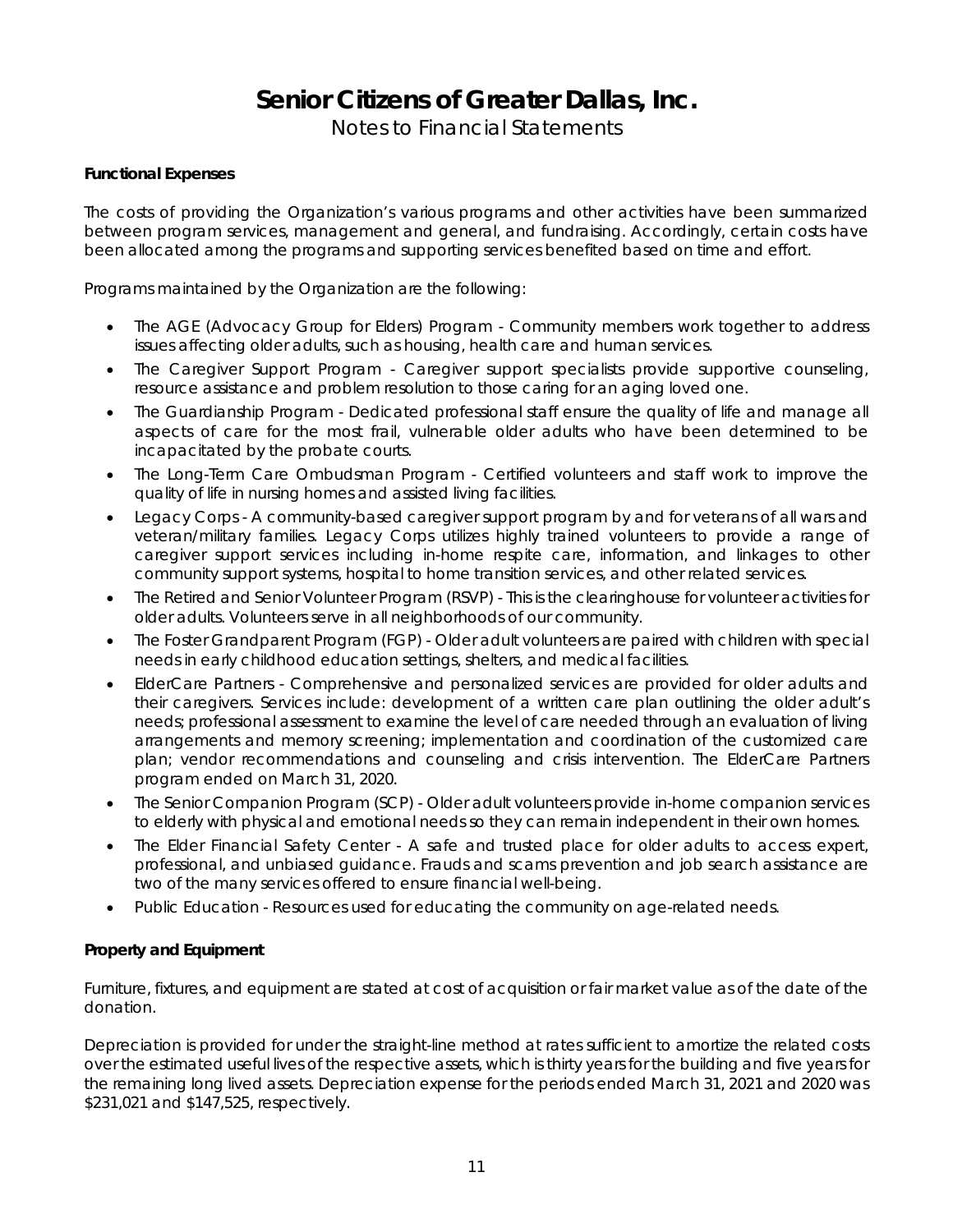Notes to Financial Statements

Repairs and maintenance are charged to expense as incurred; major improvements and capital expenditures greater than \$1,000 are capitalized.

#### **Concentration of Credit Risk**

The Organization maintains its cash in deposit accounts, which, at times, may exceed federally insured limits. The Organization has not experienced any losses in such accounts. The Organization believes it is not exposed to any significant credit risk on cash and cash equivalents.

#### **Federal Income Taxes**

The Organization is a tax exempt entity for federal income tax purposes under Section 501(c)(3) of the Internal Revenue Code. Accordingly, no provision for federal income tax is reflected in the accompanying financial statements.

Tax positions taken related to the Organization's tax exempt status, unrelated business activities taxable income and deductibility of expenses and other miscellaneous tax positions have been reviewed, and management is of the opinion that material positions taken by the Organization would more than likely than not be sustained by examination. Accordingly, the Organization has not recorded an income tax liability for uncertain tax benefits. As of March 31, 2021, the Organization's tax years 2018 through 2020 remain subject to examination.

#### **Recent Accounting Pronouncements**

In February 2016, the FASB issued ASU 2016-02, Leases (Topic 842), a comprehensive new standard that amends various aspects of existing accounting guidance for leases, including the recognition of a right of use asset and a lease liability for leases with duration greater than one year. The guidance is effective for fiscal years beginning after December 15, 2021, including interim periods within those fiscal years. This standard can be implemented using a modified retrospective approach, under which provisions are applied to all applicable leases as of the beginning of the earliest period presented, or at the date of adoption with the recognition of a cumulative effect adjustment to the opening balance of net assets in the period of adoption. Early adoption is permitted. The Organization is currently evaluating the effect that the new standard will have on its financial statements; however, the Organization anticipates that adoption of the new of the standard will have a minimal impact on the financial statements.

#### **Subsequent Events**

Subsequent events have been evaluated through September 2, 2021, the date the financial statements were available to be issued. During this period, there were no material recognizable subsequent events, except as follows:

#### **COVID-19**

The extent of the operational and financial impact of the COVID-19 pandemic may have on the Organization has yet to be determined and is dependent on its duration and spread, any related operational restrictions and overall economy. Due to the COVID-19 pandemic, the Organization shifted its entire client service model to a virtual one. We now operate in a hybrid environment to meet the needs of our older adult clients. The Organization has followed CDC and Dallas County guidelines for its employees, volunteers and clients, and will continue to do so for the duration of the pandemic.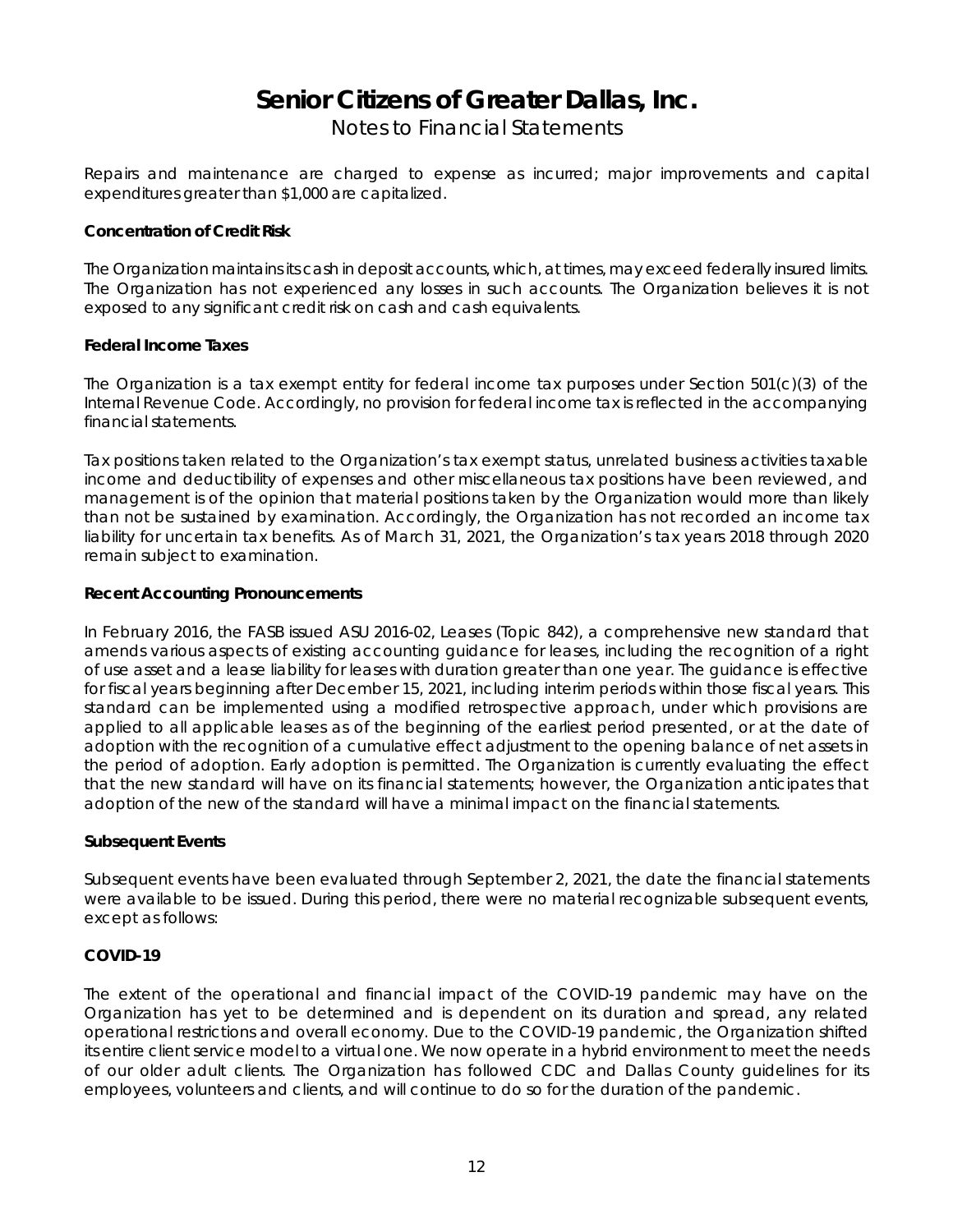Notes to Financial Statements

#### **Line of Credit**

The line of credit with Bank of Texas disclosed in Note 4 of the financial statements was renewed subsequent to year end for a one year term. The outstanding principal amount on the line of credit was \$0 at the time of the release of these financial statements.

#### **Note 2. Marketable Securities and Investments**

In accordance with FASB guidance on accounting for investments held by not-for-profit organizations, investments in equity securities with readily determinable fair values are recorded at fair market value. The carrying values of financial instruments reported on the Organization's statement of financial position approximate fair value. The difference, if any, between the cost basis and the fair value of each investment represents unrealized appreciation or depreciation. Changes in unrealized appreciation and depreciation during a period are reported in the statement of activities.

Information related to the investments measured at fair value at March 31, 2021 is as follows:

|                      | Fair<br>Value   | Quoted Prices in<br><b>Active Markets</b><br>for Identical<br><b>Assets</b><br>(Level 1) | Significant<br>Other<br>Observable<br>Inputs<br>(Level 2) | Significant<br>Unobservable<br>Inputs<br>(Level 3) |
|----------------------|-----------------|------------------------------------------------------------------------------------------|-----------------------------------------------------------|----------------------------------------------------|
| Mutual funds         |                 |                                                                                          |                                                           |                                                    |
| Domestic equity      | \$<br>2,646,227 | \$<br>2,646,227                                                                          | \$                                                        | \$                                                 |
| International equity | 326,062         | 326,062                                                                                  |                                                           |                                                    |
| Fixed income         | 928,946         | 928,946                                                                                  |                                                           |                                                    |
| Alternative strategy | 222,110         | 222,110                                                                                  | $\overline{\phantom{a}}$                                  |                                                    |
| Other                |                 |                                                                                          |                                                           |                                                    |
| Total Investments    | \$<br>4,123,345 | \$<br>4,123,345                                                                          | \$                                                        |                                                    |

Information related to the investments measured at fair value at March 31, 2020 is as follows:

|                      | Fair<br>Value | Quoted Prices in<br><b>Active Markets</b><br>for Identical<br>Assets<br>(Level 1) | Significant<br>Other<br>Observable<br>Inputs<br>(Level 2) | Significant<br>Unobservable<br>Inputs<br>(Level 3) |
|----------------------|---------------|-----------------------------------------------------------------------------------|-----------------------------------------------------------|----------------------------------------------------|
|                      |               |                                                                                   |                                                           |                                                    |
| Mutual funds         |               |                                                                                   |                                                           |                                                    |
| Domestic equity      | \$<br>823,436 | \$<br>823,436                                                                     | \$<br>$\overline{a}$                                      | \$                                                 |
| International equity | 243,240       | 243,240                                                                           |                                                           |                                                    |
| Fixed income         | 1,166,379     | 1,166,379                                                                         | $\overline{\phantom{0}}$                                  |                                                    |
| Alternative strategy | 316,948       | 316,948                                                                           |                                                           |                                                    |
| Other                | 470,377       | 470,377                                                                           |                                                           |                                                    |
| Total Investments    | 3.020.380     | \$<br>3.020.380                                                                   | \$<br>$\qquad \qquad \blacksquare$                        | \$                                                 |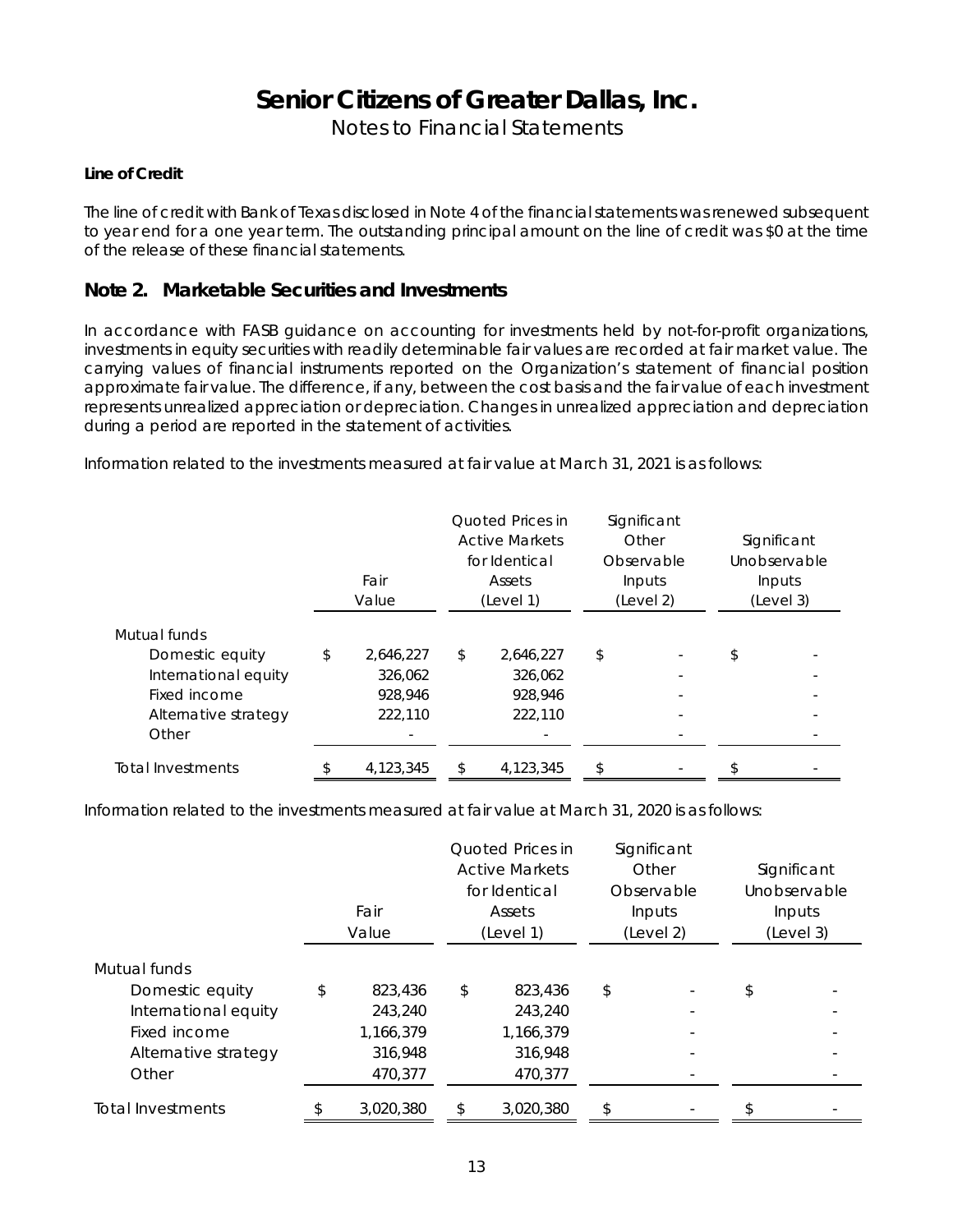Notes to Financial Statements

Investments consisted of the following at March 31:

|                      | 2021            |      |            |  |  |  |  |  |
|----------------------|-----------------|------|------------|--|--|--|--|--|
|                      | Cost            |      | Fair Value |  |  |  |  |  |
| Mutual funds         |                 |      |            |  |  |  |  |  |
| Domestic equity      | \$<br>1,961,941 | \$   | 2,646,227  |  |  |  |  |  |
| International equity | 262,485         |      | 326,062    |  |  |  |  |  |
| Fixed income         | 928,792         |      | 928,946    |  |  |  |  |  |
| Alternative strategy | 201,992         |      | 222,110    |  |  |  |  |  |
|                      | \$<br>3,355,210 | \$   | 4,123,345  |  |  |  |  |  |
|                      |                 | 2020 |            |  |  |  |  |  |
|                      | Cost            |      | Fair Value |  |  |  |  |  |
| Mutual funds         |                 |      |            |  |  |  |  |  |
| Domestic equity      | \$<br>1,025,015 | \$   | 823,436    |  |  |  |  |  |
| International equity | 297,924         |      | 243,240    |  |  |  |  |  |
| Fixed income         | 1,224,180       |      | 1,166,379  |  |  |  |  |  |
| Short-term treasury  |                 |      |            |  |  |  |  |  |
| Alternative strategy | 343,629         |      | 316,948    |  |  |  |  |  |
| Other                | 537,289         |      | 470,377    |  |  |  |  |  |
|                      | \$<br>3,428,037 | \$   | 3,020,380  |  |  |  |  |  |

The following is a description of the valuation methodologies used to measure and disclose fair value of investments:

Marketable equity and fixed income securities reported as level 1 are determined by reference to quoted market prices for investments listed on an exchange or over-the-counter market.

The following schedule summarizes the investment return in the statement of activities:

|                                                |    | 2021      |               | 2020       |
|------------------------------------------------|----|-----------|---------------|------------|
| Interest income<br>Net realized and unrealized | Ъ. | 62.184    | <sup>\$</sup> | 10.115     |
| gain (loss)                                    |    | 1,054,236 |               | (378, 973) |
|                                                |    | 1,116,420 |               | (368,858)  |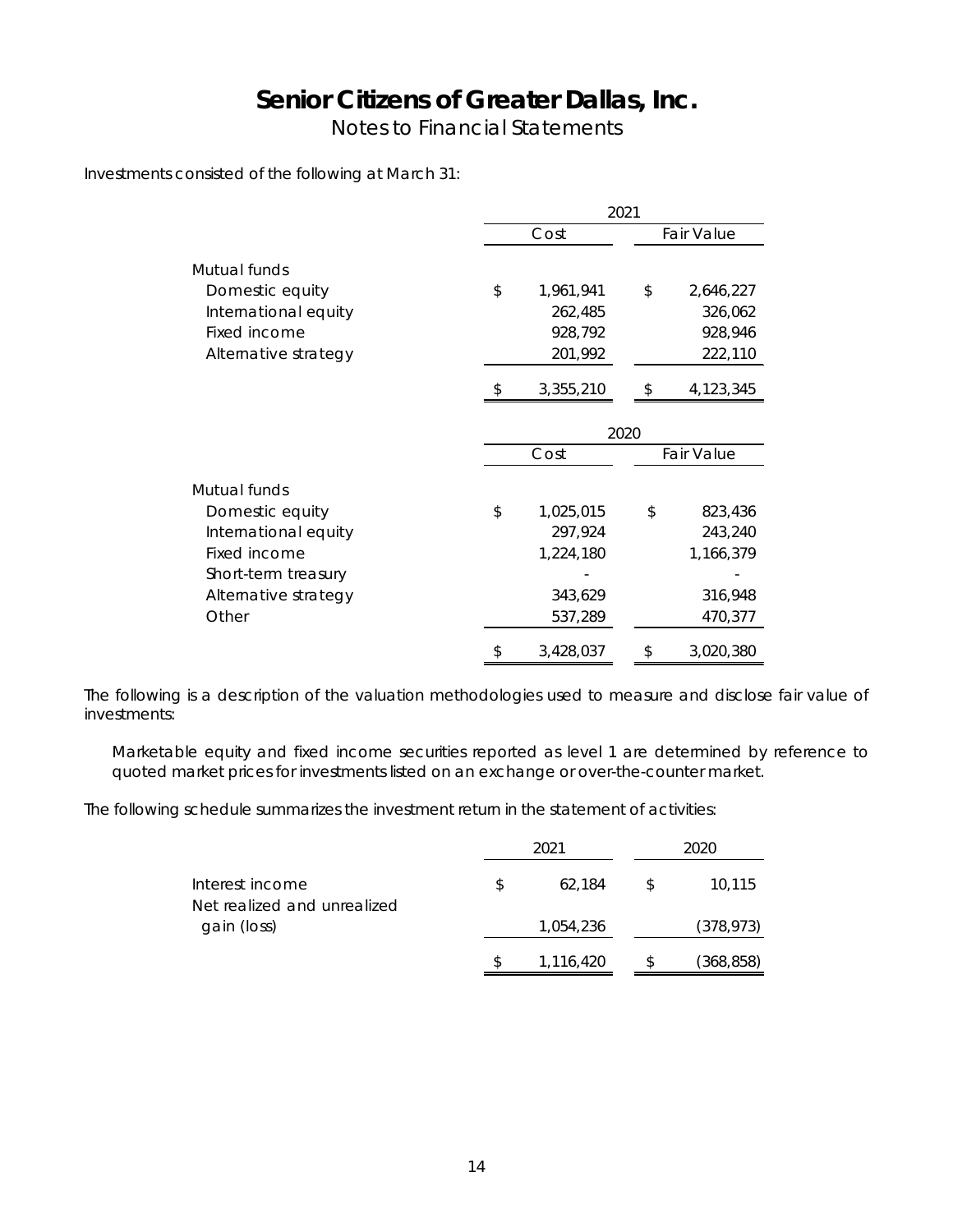Notes to Financial Statements

### **Note 3. Pledges Receivable**

Pledges receivable represent unconditional promises to give. At March 31, 2021 and 2020, these pledges receivable are due to be collected as follows:

|                 | $\Omega$ |   |                |
|-----------------|----------|---|----------------|
| Within one year |          | - | 5U             |
|                 |          |   | $h \mathbf{F}$ |

The Organization determines the fair value of assets through application of FASB guidance on fair value measurements. There were no pledges receivable requiring fair value measurements at March 31, 2021.

### **Note 4. Line of Credit**

On July 29, 2020, the Organization executed a variable rate revolving line of credit with Bank of Texas with an initial borrowing base of \$250,000. The loan agreement matures on April 1, 2021, and the note bears interest at a fluctuating rate per annum at the WSJ prime rate plus 1.00%, with interest payable monthly. The interest rate as of March 31, 2021 was 4.25%. During fiscal year 2021, the Organization did not draw on the revolving line of credit. As of March 31, 2021, the outstanding principal amount on the line of credit was \$0 and the Organization was in compliance with all loan covenants.

### **Note 5. Deferred Compensation Plan**

In October 2018, the Organization entered into a deferred compensation plan with a member of management. The first contribution was required following this member's first full fiscal year of employment. The contributions that have been deferred since the plan's inception have been accrued and the only expenses, other than the Organization's annual contributions permitted by the Internal Revenue Code, related to this plan is the interest on the deferred amounts. Investment returns related to this plan include \$1,664 and \$0 in 2021 and 2020, respectively. The Organization has included "Deferred compensation benefits" \$9,814 and \$0 at March 31, 2021 and 2020, respectively. The Organization has included in "Other assets" \$9,814 and \$0 at March 31, 2021 and 2020, respectively, which represent the fair value of the plan. These assets were held in alternative strategy mutual funds and reported as level 1 determined by reference to quoted market prices for investments listed on an exchange or over-the-counter market.

### **Note 6. Retirement Plan**

The Organization established a thrift plan November 1, 1992. Each participant may elect to contribute a percentage of annual compensation provided that the contribution does not exceed the lesser of the maximum permitted by the Internal Revenue Code of \$19,500 per year or the individual's maximum excludable allowance. The Organization contributes 5% of each eligible participant's salary. The Organization makes an additional contribution equal to 100% of the eligible participants' contribution amount up to 3%. The value of the account attributable to the participant's own contributions is always fully and immediately vested. The value of the participant's account attributable to the Organization's contributions is 25% vested after one year of service, 50% vested after two years of service, and 100% vested after three years of service. During the years ended March 31, 2021 and 2020, the Organization incurred \$212,036 and \$158,347, respectively, of expense for retirement contributions.